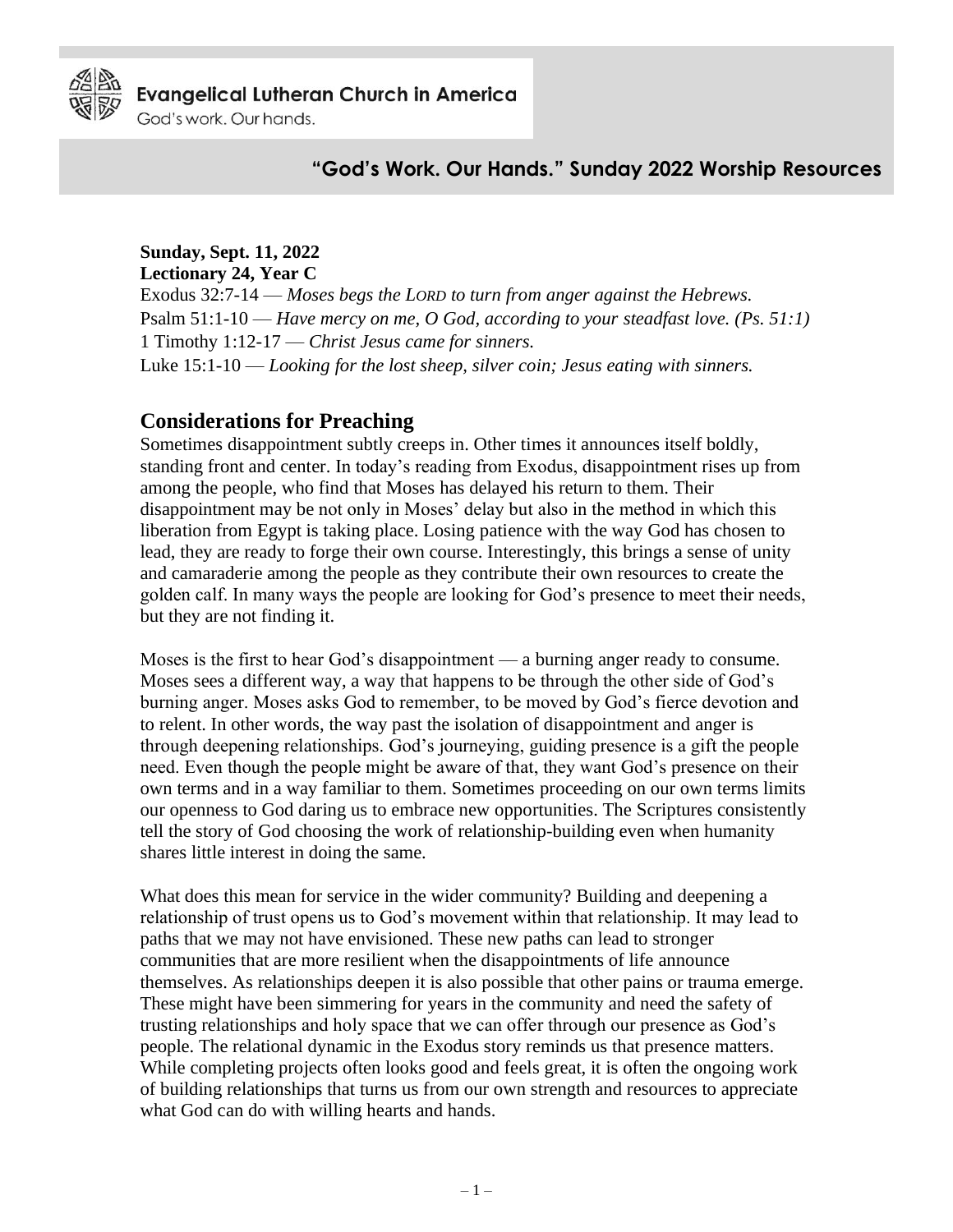In the Gospel reading from Luke it is the tax collectors and sinners who are willing to draw near to Jesus and listen whereas the religious class is more willing to grumble and complain. While their complaint reveals their judgment on Jesus' character, it also reveals the difference between their expectations of hospitality and God's. One of the key questions about the chapter preceding and the chapter following this reading in Luke's Gospel is: who will respond to Jesus' invitation? Story after story invites those who truly hear Jesus to participate in an ever-deepening and -expanding fellowship of God's creation. If it looks as if Jesus is breaking protocol, that's because the protocol does not reflect the imagination and wonder that God intended.

The parables reorient our expectations of God's willingness. The contrast between the grumbling leaders and the rejoicing searchers is notable. A lack of imagination or fear often leads to grumbling. The rejoicing comes from a willingness to wonder where an invitation might lead, to follow the way of the God who won't stop searching and who invites us to continue to search for new possibilities.

The author of the first epistle to Timothy bears witness to the patient and merciful reach of God. The author expresses gratitude for the service God has appointed. This is received as a gift, as indicated by the phrase "even though I," then the author recalls his activities that did not reflect a life of service to God. Yet that lack of service did not prevent God's grace from overflowing. The apostle's life has shown that little can get in the way of God's persistent love. By attributing his capacity to serve to God's patience and mercy, the author is modeling a posture that can shape communities who receive God's transformative love. It is this love that leads us in service and strengthens our collective identity as we continue to respond to the invitation of Jesus. *Henry Martinez*

# **Prayers of Intercession**

Trusting God at work in and among us, we raise our hearts and voices in prayer for the needs of the world.

For your work in the church, we give thanks. Plant and tend relationships among faith communities, that in faithful listening, speech, and action, our hands work to bear fruit for the sake of all in need. God of grace, we pray, **hear us when we call.**

For your work in creation, we give thanks. Sustain peoples and places affected by climate change, ecological devastation, and natural disasters. Prosper the work of creation-care ministries locally and globally, that with our minds and hearts opened, our hands work to lovingly care for the earth. God of life, we pray, **hear us when we call.**

For your work among the nations, we give thanks. Direct leaders in paths of honest service, that both their words and actions are carried out on behalf of those whom they serve. God of righteousness, we pray, **hear us when we call.**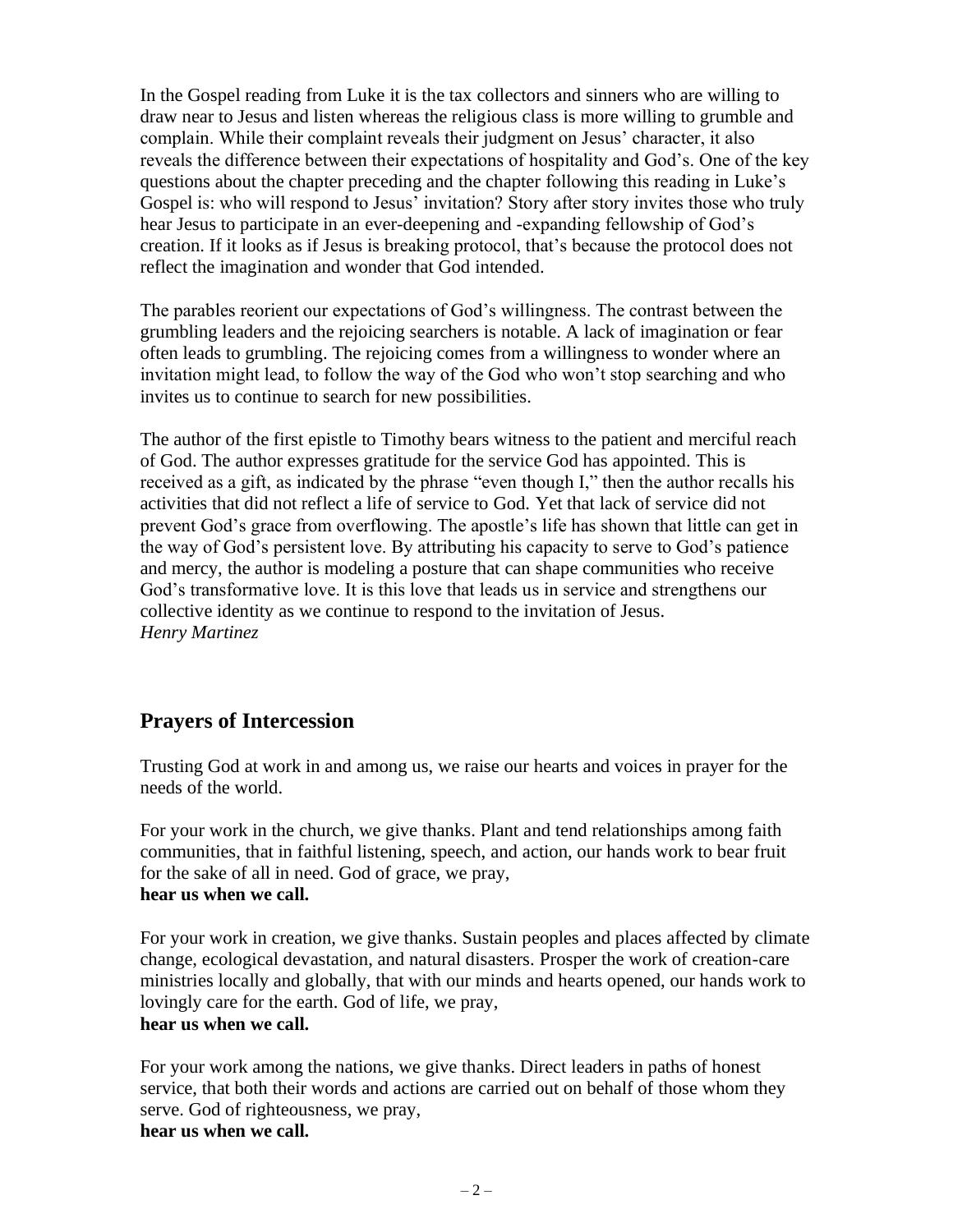For your work in places of need, we give thanks. Sustain all who are wearied by unemployment or lack of adequate food or housing, that we advocate for relief and just policy. Bring healing to all who are sick through the skillful hands and compassionate hearts of physicians, nurses, therapists, and caregivers (*We pray especially for...*) God of restoration, we pray,

#### **hear us when we call.**

For your work in our neighborhoods, towns, and cities, we give thanks. Guide our common life together so that children, youth, and adults of all ages flourish. Teach us to listen attentively to our neighbors, that any new endeavors consider those who may be left out or under served. God of wisdom, we pray, **hear us when we call.**

For your work in this worshiping community, we give thanks. Bless the service project(s) of this day and throughout the year. Foster deeper connections among those who serve and a spirit of accompaniment as we work alongside those in our community. Strengthen our faith, that we trust God moving in and among us. God of love, we pray, **hear us when we call.**

### *Here other intercessions composed for the local community or related to a local service project may be added.*

For your work among those who came before us, we give thanks. We remember those who have died and are held forever in your loving hands (*especially*). Hold us in your presence now and always. God of heaven and earth, **hear us when we call.**

Receive these and all our prayers, Gracious God. We pray in the name of Jesus and by the power of the Holy Spirit. **Amen.**

# **Additional Prayers**

*In addition to the collects below, you may wish to consider prayers related to your particular service project. For example, if the project relates to creation care, a specific prayer on care for the earth may be fitting. See* Evangelical Lutheran Worship, *pp. 72-87, and* All Creation Sings, *pp. 46-55.*

Mighty and merciful God, lover of justice and equity, you call us to support the weak, to help those who suffer, and to honor all people. By the power of your Holy Spirit, make us advocates for your justice and instruments of your peace, so that all may be reconciled in your beloved community; through Jesus Christ our Savior. Amen. (*ACS*, p. 47)

By your word, eternal God, your creation sprang forth, and we were given the breath of life. By your word, eternal God, death is overcome, Christ is raised from the tomb, and we are given new life in the power of your Spirit. May we boldly proclaim this good news in our words and our deeds, rejoicing always in your powerful presence; through Jesus Christ, our risen Lord. Amen. *(ELW*, *p. 75)*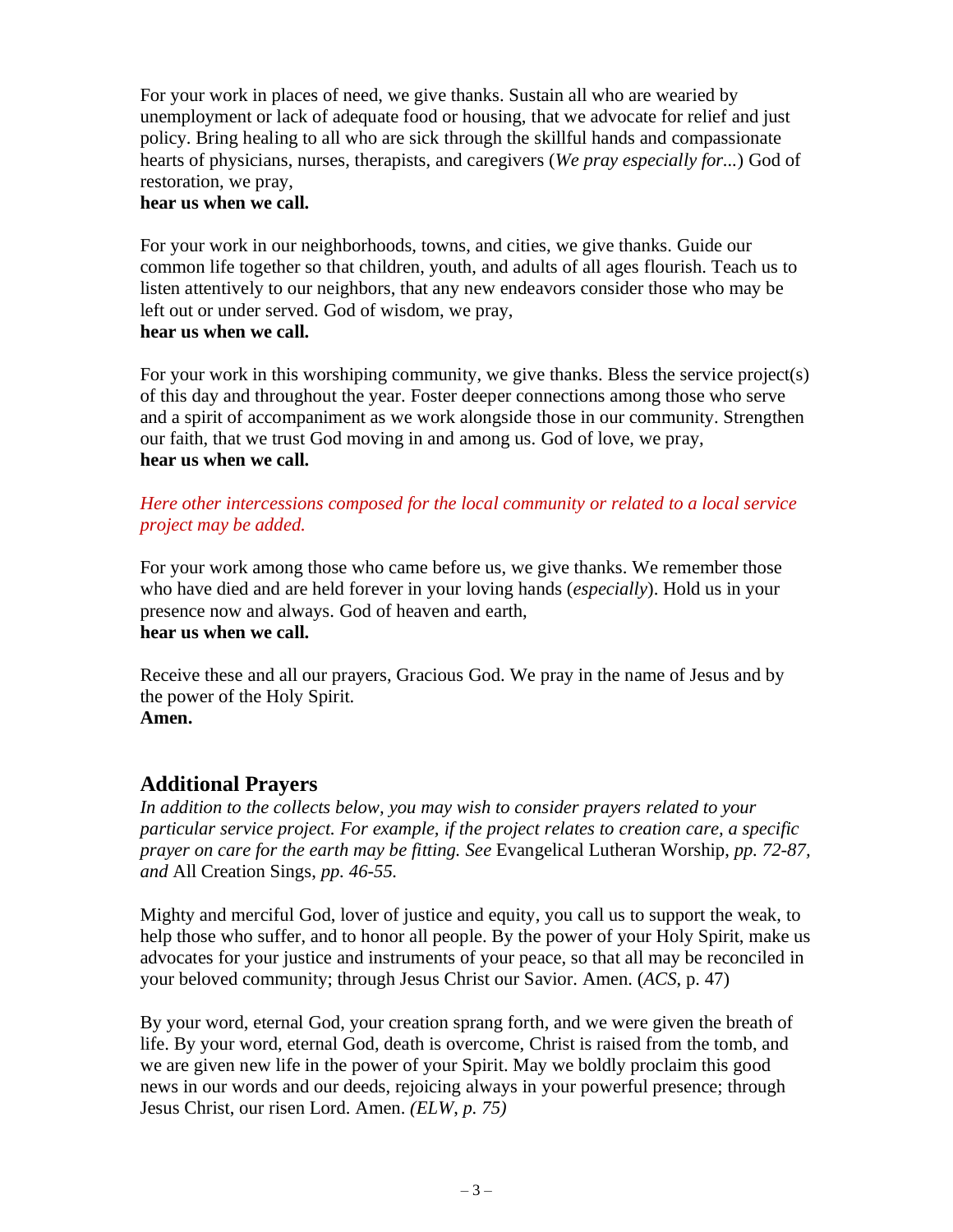Draw your church together, O God, into one great company of disciples, together following our teacher Jesus Christ into every walk of life, together serving in Christ's mission to the world, and together witnessing to your love wherever you will send us; for the sake of Jesus Christ our Lord. Amen. *(ELW*, *p. 75)*

Direct us, Lord God, in all our doings with your most gracious favor, and extend to us your continual help; that in all our works begun, continued, and ended in you, we may glorify your holy name; and finally, by your mercy, bring us to everlasting life; through Jesus Christ, our Savior and Lord. Amen. *(ELW*, *p. 86)*

# **Affirmation of Christian Vocation**

*Within the sending rite of the service, this affirmation may be made by individuals or groups, and may be introduced by a description of the area of service to be affirmed. Or, the affirmation may be made by the whole assembly.*

*The presiding minister addresses those affirming Christian vocation.*

Siblings in Christ, both our work and our rest are in God. Will you endeavor to pattern your life on the Lord Jesus Christ, in gratitude to God and in service to others, at morning and evening, at work and at play, all the days of your life? **I will, and I ask God to help me.**

Almighty God, by the power of the Spirit you have knit us your servants into the one body of your Son, Jesus Christ. Look with favor upon us in our commitment to serve in Christ's name. Give us courage, patience, and vision; and strengthen us all in our Christian vocation of witness to the world and of service to others; through Jesus Christ our Lord.

**Amen.**

## **Blessing and Sending for Mission**

*This order is intended for use when material resources or people are being sent forth from the assembly as a tangible expression of the baptismal call to share in Christ's mission to all the world.*

*This order may precede the blessing and the dismissal in a congregation's primary service, or it may be adapted to be used independently. The leader addresses the assembly, adapting these words to the occasion.*

Friends in Christ: Today we give thanks to God and seek God's blessing as we send *these* \_\_\_\_\_\_\_\_\_\_\_\_\_\_\_\_ to *description of destination and purpose*.

Let us pray.

Blessed are you, O Lord our God, ruler of the universe.

You made the whole earth for your glory; all creation praises you.

We lift our voices to join the songs of heaven and earth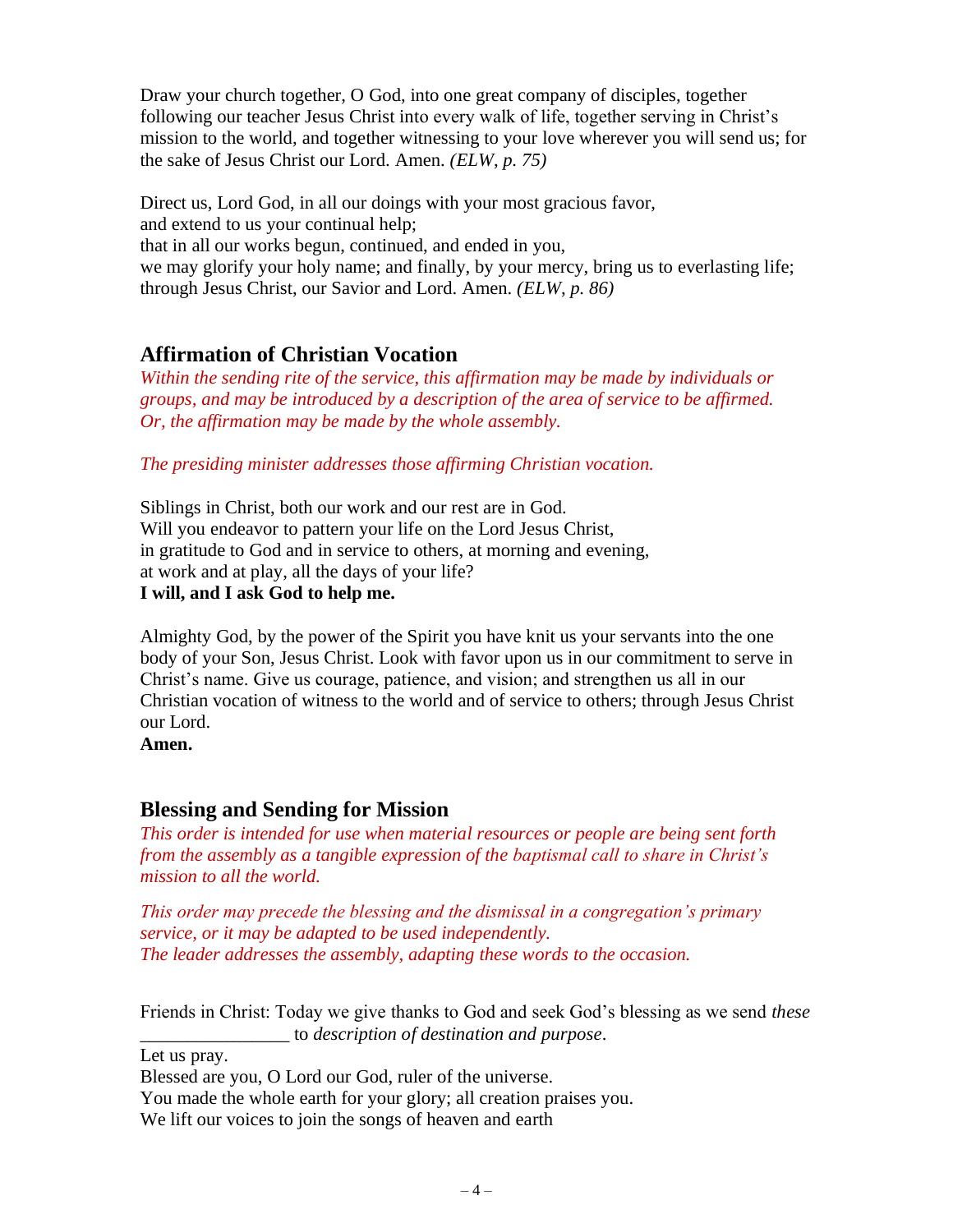in thanksgiving for the many blessings you have given us. Renew in us the commitment to use our gifts in the service of others, and especially of those in need. Let us be your hands to feed the hungry, shelter the homeless, clothe the naked, comfort the weary and outcast, welcome the stranger, care for creation, and be loving neighbors to all people.

### *The leader continues with one or more of the following petitions, adapting as appropriate.*

#### *Sending of people*

Bless those who go out from here to labor in/at \_\_\_\_\_\_\_\_\_\_\_\_\_\_\_. Prosper the work of their hands. Bless those who receive [*them and*] the fruits of their labor, and may those who are sent receive blessing in return. May the gifts they use and share be signs of your love to all people.

#### *Food, sustenance*

Bless these May those who receive them be nourished and strengthened, and may these gifts be a sign of your love to all people.

#### *Medical and personal-care supplies*

Bless these \_\_\_\_\_\_\_\_\_\_\_\_\_\_\_\_\_. May those who receive them be cared for and healed, and may these gifts be a sign of your love to all people.

#### *Clothing, quilts*

Bless these

May those who receive them find dignity in their use and comfort in their warmth, and may these gifts be a sign of your love to all people.

#### *The prayer concludes:*

To you, O God, be glory and honor through your Son, Jesus Christ, in the unity of the Holy Spirit, in your church and in the world, now and forever. **Amen.**

## **Hymns and Songs**

*The following suggestions may be especially suitable for this day. For additional suggestions, explore the topical indexes in* Evangelical Lutheran Worship, All Creation Sings *and* This Far by Faith. *Singing on this day may take place in settings outside the worship space, such as a service project work site. Any song can be sung unaccompanied, but hymns marked with an (\*) lend themselves more readily to singing without the aid of instruments or printed materials.* 

| <b>ELW 513</b> | * Listen, God Is Calling                          |
|----------------|---------------------------------------------------|
| <b>ELW 538</b> | Enviado soy de Dios / The Lord Now Sends Us Forth |
| <b>ELW 546</b> | To Be Your Presence                               |